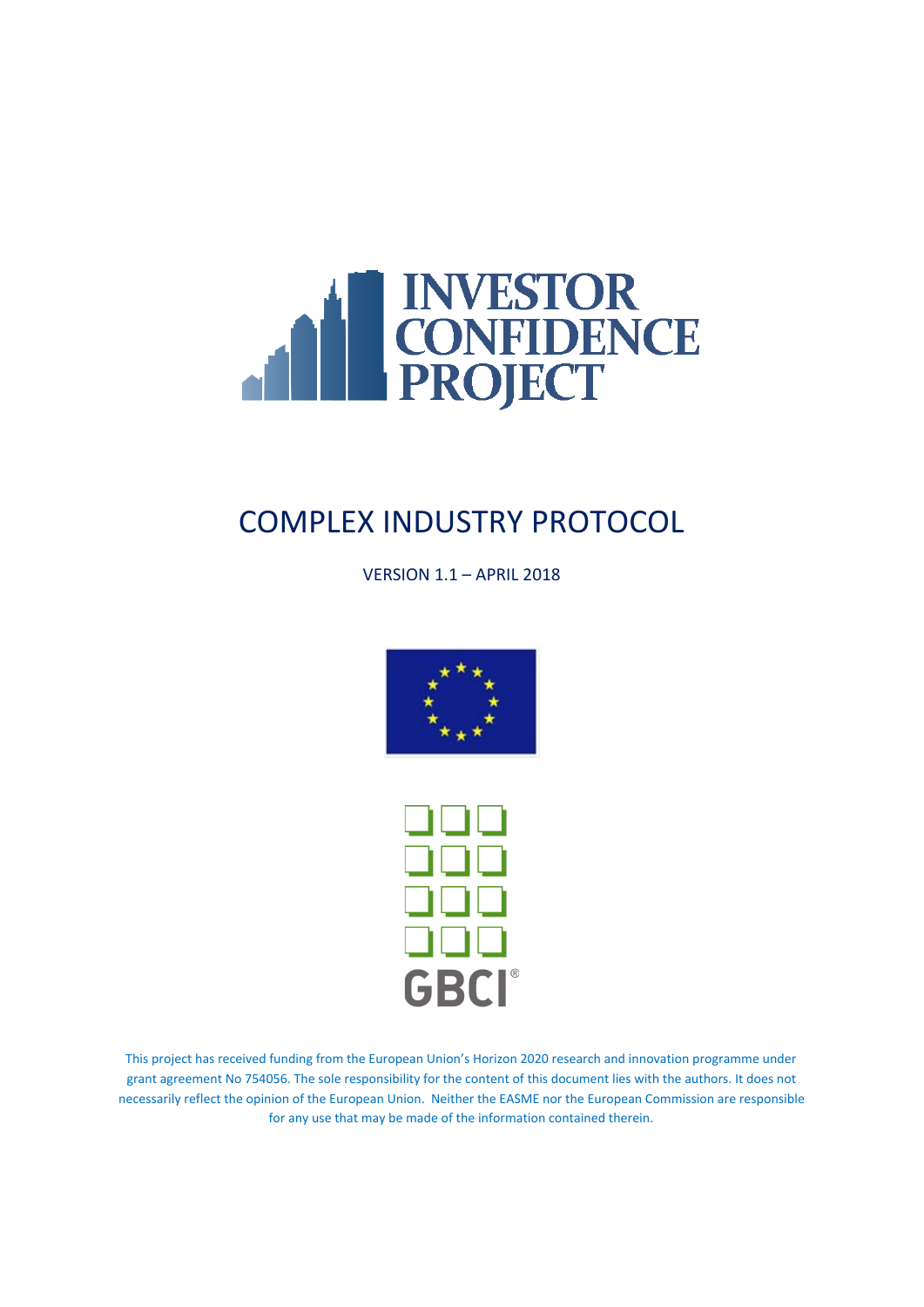

| <b>TABLE OF CONTENTS</b>                    |                |
|---------------------------------------------|----------------|
| THE INVESTOR CONFIDENCE PROJECT             | 4              |
| Investor Ready Energy Efficiency™           | 4              |
| ICP Complex Industry Protocol               | 5              |
| <b>Global Standards And References</b>      | 5              |
| <b>ICP Project Framework</b>                | 6              |
| 1.0 BASELINING                              | $\overline{7}$ |
| 1.1 Procedures                              | $\overline{7}$ |
| 1.2 Documentation                           | 9              |
| <b>2.0 SAVINGS CALCULATIONS</b>             | 11             |
| 2.1 Procedures                              | 11             |
| 2.2 Documentation                           | 13             |
| 3.0 DESIGN, CONSTRUCTION AND VERIFICATION   | 15             |
| 3.1 Procedures                              | 15             |
| 3.2 Documentation                           | 16             |
| 4.0 OPERATIONS, MAINTENANCE, AND MONITORING | 17             |
| 4.1 Procedures                              | 17             |
| 4.2 Documentation                           | 18             |
| 5.0 MEASUREMENT AND VERIFICATION            | 19             |
| 5.1 Procedures                              | 19             |
| 5.2 Documentation                           | 20             |

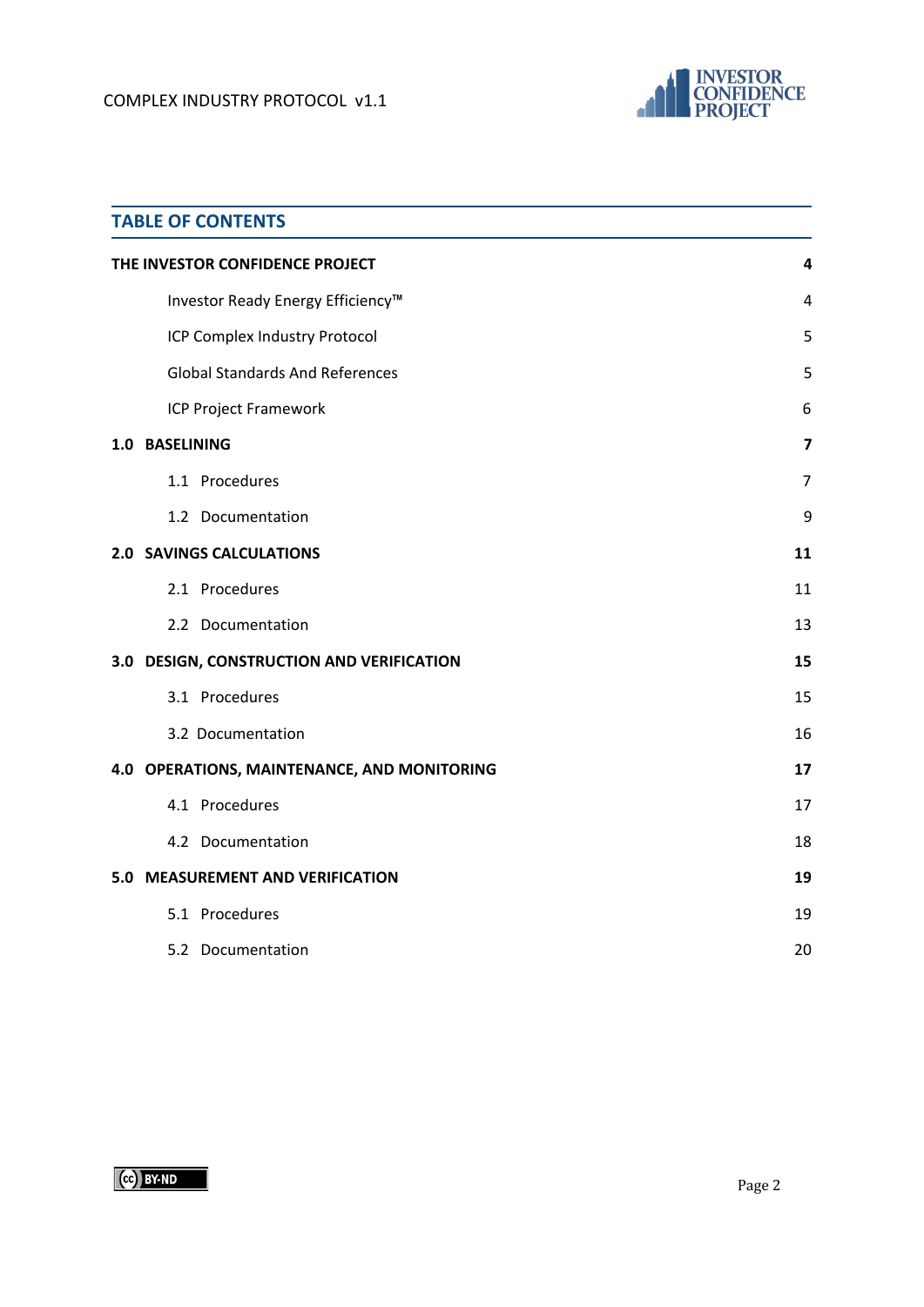

## <span id="page-2-0"></span>**THE INVESTOR CONFIDENCE PROJECT**

The Investor Confidence Project (ICP) is a global initiative that focuses on increasing energy efficiency deal flow by ensuring that projects are engineered robustly, financial returns are predictable, and project underwriting can be streamlined. The ICP system is comprised of the ICP Protocols and the Investor Ready Energy Efficiency<sup>™</sup> Certification which offer a standardised roadmap for project developers, a market tested methodology for programme administrators, and a certification system for investors and facility owners to accurately and efficiently manage project risk.

ICP is administered by Green Business Certification Inc. (GBCI) and was conceived, incubated and developed by the Environmental Defense Fund [\(www.edf.org](http://www.edf.org/)).

For more information, please visit: ICP North America ([www.eeperformance.org](http://www.eeperformance.org/)) or ICP Europe ([europe.eeperformance.org\)](http://europe.eeperformance.org/)

#### <span id="page-2-1"></span>**INVESTOR READY ENERGY EFFICIENCY**™

Investor Ready Energy Efficiency™ (IREE) is a certification awarded to retrofit projects that conform to the requirements of the ICP Protocols, were originated under the direction of ICP developers, and certified through independent review by an ICP Quality Assurance Assessor. IREE projects provide investors, facility owners, and other stakeholders with a new level of confidence in project quality.

Investor Ready Energy Efficiency™ Certification occurs after completion of project design and engineering, but prior to construction.

Development of an ICP compliant project includes the following two periods:

- **Certification Period** (pre-IREE Certification). The Certification Period includes all procedures and documentation associated with project development that occur prior to construction. This includes the development of plans (such as the OPV, OM&M, and M&V plans) that describe the tasks and documentation that will be performed during the Performance Period.
- **Performance Period** (post-IREE Certification). The Performance Period refers to the construction and post-construction (post-retrofit) period after IREE Certification is achieved. The ICP Protocols require certain procedures and documentation that occur during the Performance Period which are specified in various plans that are developed during the Certification Period. These plans, and the requirements identified in them, should be explicitly required by the investor or facility owner to be included in the project developer's scope of work and contract. If necessary, the services of the Quality Assurance Assessor or other third parties may be retained during the Performance Period to oversee implementation.

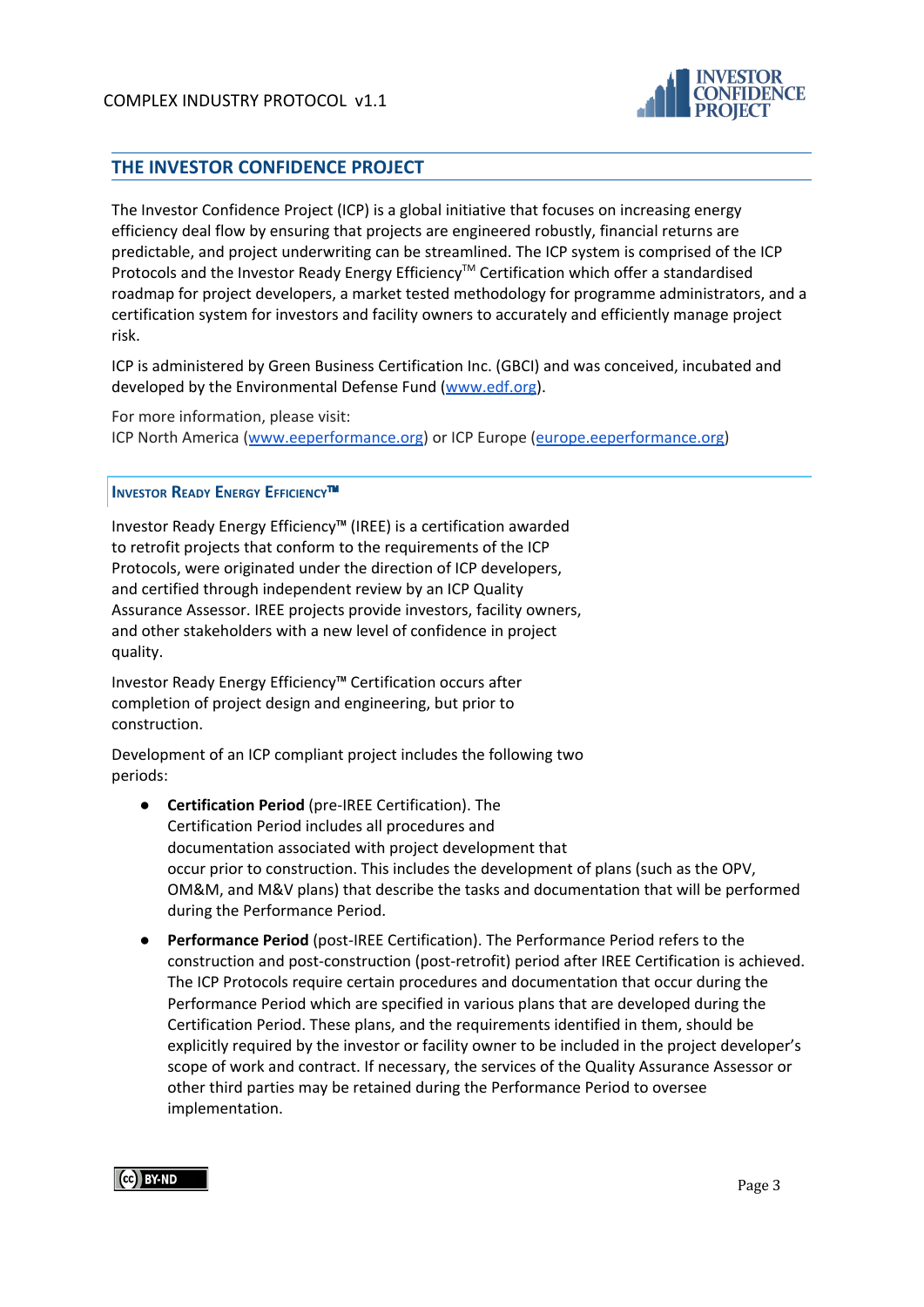

#### <span id="page-3-0"></span>**ICP COMPLEX INDUSTRY PROTOCOL**

To conform to the ICP Protocols, projects must meet the specified procedural and documentation requirements detailed in this document. In order to ensure the protocol requirements optimally fit the project, it is crucial that the project developer selects the correct ICP [Protocol.](http://europe.eeperformance.org/projects.html) This protocol is intended for complex industry energy efficiency projects that include:

- **Installation of new technology types or capacities, including new utility generation technologies** - for example, major changes to plant configuration requiring controls modifications
- **● Installation of ECMs with variable and/or unpredictable loads** for example, refrigeration plant

Where projects include bespoke, process-specific ECMs, the project developer must either have experience themselves in a similar process and technology, or they must work with an experienced specialist. This experience should be documented in the form of a CV and submitted to the Quality Assurance Assessor during the certification period. Where Energy Service Companies (ESCOs) are involved in developing projects, they must also meet any national requirements for ESCOs (see *Qualifications and Certifications List)*.

Additional resources to this protocol include:

- **Project Development Specification** is the reference guide for all ICP Protocols and includes detailed explanations of the requirements as well as supporting references and tools.
- **ICP Protocol [Glossary](https://docs.google.com/a/sevengenergy.com/document/d/1YjnIs-4VfU0T8OBe8O2vA003Vn7k5JQOG2p9Y_34seo/edit?usp=sharing)** defines industry terminology found in the ICP Protocols.
- **ICP Acronym [Dictionary](http://www.eeperformance.org/acronyms.html)** defines the various industry acronyms.
- This document also makes use of tool-tips to provide context and information associated with various terms and requirements.

#### <span id="page-3-1"></span>**GLOBAL STANDARDS AND REFERENCES**

Throughout this document, reference is made to European and international standards, guidance and resources when relevant to protocol requirements. Resource references are shown in *italics*. Where a relevant national standard, guidance or resource is available, this may be used as an optional alternative resource to the European or international standard, provided it can be demonstrated that it meets ICP requirements.

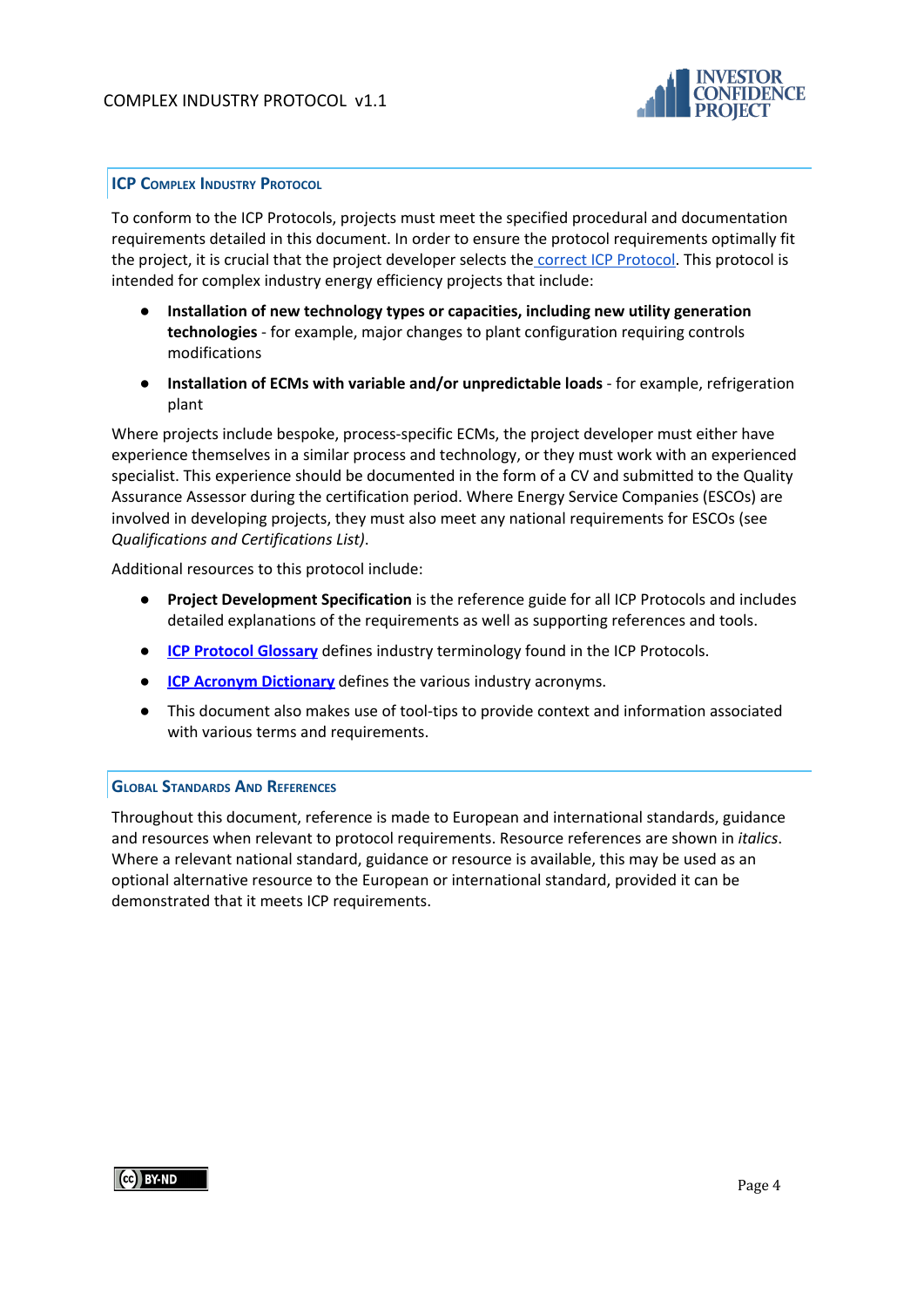

<span id="page-4-0"></span>**ICP PROJECT FRAMEWORK**

The ICP Protocols are structured based on five project lifecycle phases that represent the entire lifecycle of a well-conceived and well-executed energy efficiency project. For each phase, the protocol establishes minimum requirements for:

- **Procedures** specific tasks to be performed during the certification period.
- **Documentation** required documentation supporting procedures, calculations, as well as plans that specify procedures to be executed in the performance period.

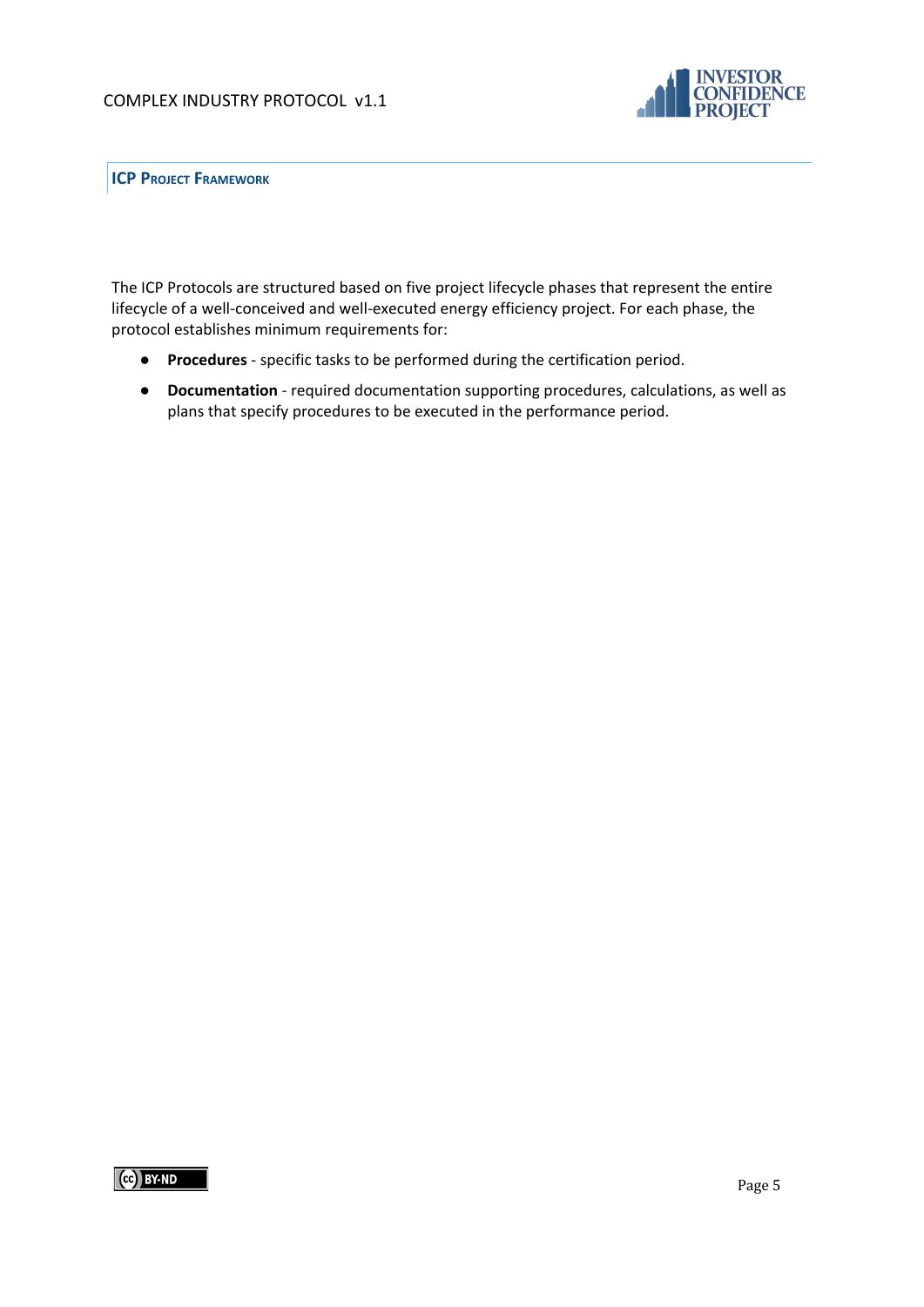

# <span id="page-5-0"></span>**1.0 BASELINING**

The baselining efforts involve the development of a baseline and collection of all the information needed to perform the tasks associated with the savings calculations, economic analysis, and development of plans for the performance period. Under a best practice approach, the starting point for any energy efficiency project is an energy audit, conducted by a qualified professional and following the requirements set out in *EN 16247-3 Energy audits - Processes and ISO 50002 Energy audits - Requirements with guidance for use*.

The baseline must establish how much energy a facility or system can be expected to use over a representative time period. This should cover all energy consumed at the facility which is within the measurement boundary. This may include any energy sources which are produced as waste streams or stored and consumed on-site, and any renewable energy sources that are generated and used on-site. Modelling methods for establishing the baseline in an industrial facility may include developing an energy-mass balance, and pinch analysis for the assessment and optimisation of thermal energy streams.

The baseline model should be normalised by factoring in the impact of independent variables such as production quantities and rate, ambient weather conditions and raw material composition. Where demand charges or time-of-use pricing are in effect, load profiles must be provided to show the pattern of daily demand and incorporated annual adjustments.

IPMVP Options B and C are appropriate M&V approaches under this protocol. In selecting an appropriate measurement boundary, the practicalities of collecting explanatory variable data to give a sufficiently accurate baseline model should be considered.

Guidance on developing baselines can be found both in *EVO 10000 – 1:2016, IPMVP Core Concepts* and *ISO 50006:2014 Energy Management Systems – Measuring Energy Performance Using Energy Baselines and Energy Performance Indicators.*

#### <span id="page-5-1"></span>**1.1 PROCEDURES**

- 1. **Work with the M&V specialist to define the measurement boundary** which will vary depending on the size and complexity of the ECM(s), and can be set at site level (Option C), or at the system or equipment level (Option B). The boundary should be set to be wide enough to capture the full extent of the energy changes caused by the ECM, yet also narrow enough to limit the effect from other ECMs. In practice, meeting the statistical validity requirement described in step 8 is likely to require the collection of data on independent variables that explain variations in energy use. Selecting a measurement boundary that is too broad within which too many independent variables have a significant effect on variation in energy use - may make it impractical to achieve the statistical validity requirement.
- 2. **Establish the baseline period** such that at least one full energy-use cycle is represented. Where IPMVP Option C is used, 12 months of data is usually required. However, in industrial facilities, energy-use cycles may not be seasonal, and may instead relate to shift patterns or production cycles. In such cases, a shorter baseline period is acceptable provided it can be demonstrated that a period representative of a full energy-use cycle has been selected. Where assets that exhibit degradation in energy performance over time are being upgraded, a longer baseline period should be selected to give a realistic view of the asset's pre-upgrade

## CC BY-ND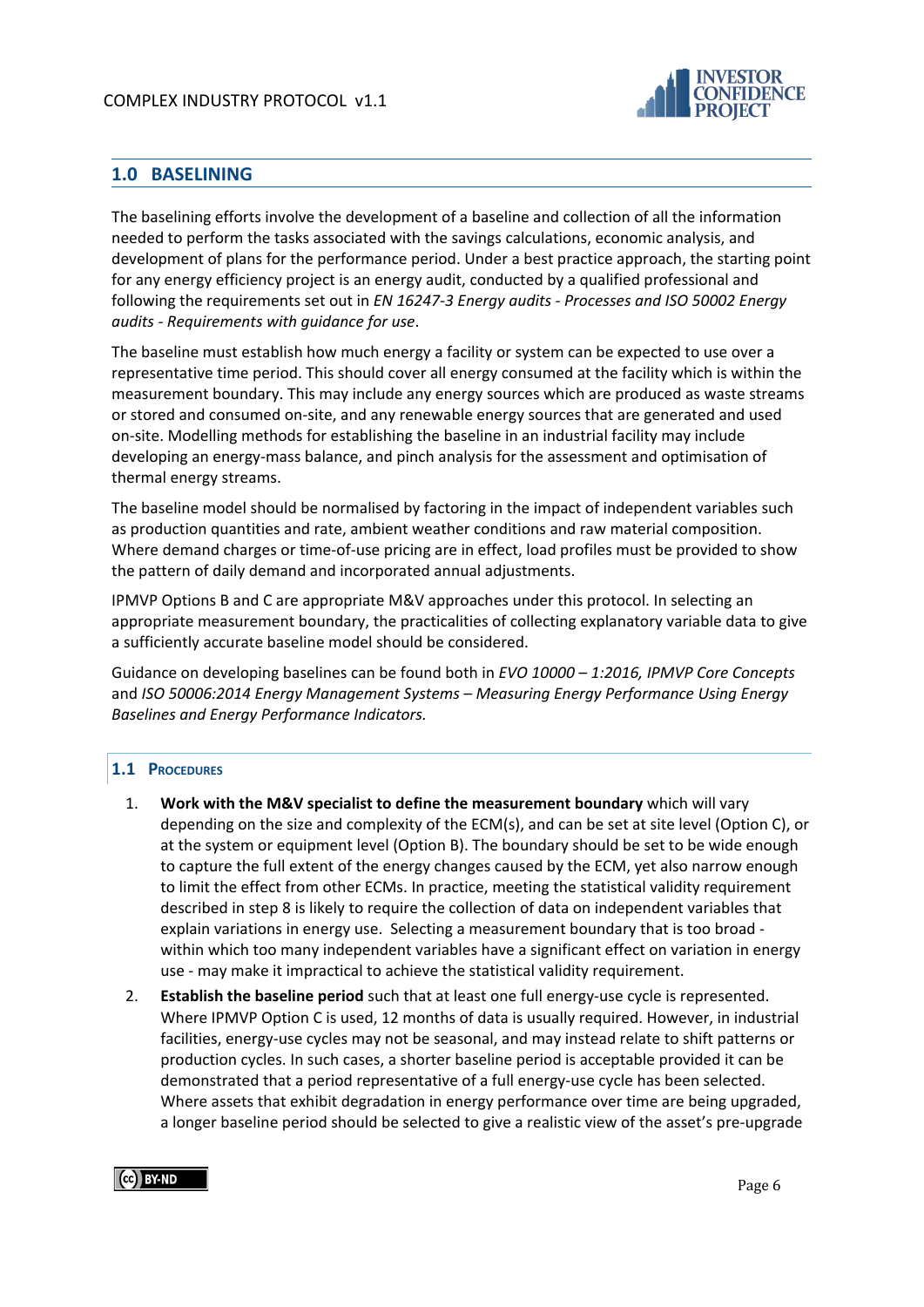

energy consumption. The baseline period should occurs immediately prior to the deployment of the ECM(s).

- 3. **Collect energy source data, independent data, and utility rate schedules** for all energy sources and fuels entering or leaving the defined measurement boundary to inform baseline and savings calculations. Data to gather should include:
	- a. **Historical Energy Use**: Collect energy use data for all energy inputs to the measurement boundary with a goal of accounting for 100% of energy inputs.
		- i. These data should be used as the basis for an analysis that is adherent with the requirements of IPMVP.
		- ii. For non-metered fuel types either install sub-metering, utilise billing or other final use data to estimate energy use.
		- iii. Metered data associated with energy that can be shown to have no interaction with the energy associated with the ECMs may be excluded.
		- iv. Frequency of data collected should be sufficient to meet the regression modelling criteria set out below.
		- v. Either exclude or adjust the baseline accordingly to account for any data which is not representative of typical operating conditions (for example, periods of unusually high or low production). Where a facility has different modes of operation, separate models may need to be created to meet the regression modelling criteria. Refer to PDS (section 1.4) for further guidance on adjusting for different operating modes. Cost data for electricity and each energy source should also be collected including unit and total annual costs.
		- vi. Within the measurement boundary, include energy sources and fuels which are stored on site or produced as waste streams. For such sources, ensure the net consumption is calculated separately for each input energy source. Refer to PDS (section 1.4) for guidance on net energy consumption accounting.
	- b. **Production Data:** For the defined baseline period, acquire production data at appropriate intervals, where this is relevant to explaining variation in energy use within the measurement boundary. This may be expressed as input materials, or broken down by SKU (Stock Keeping Unit) or volume of finished product.
	- c. **Weather Data**: For the defined baseline period and where relevant to explaining variation in energy use within the measurement boundary, acquire weather data (such as degree-days for heating and cooling) from the closest weather station or on-site measurement for the baseline period.
	- d. **Other Independent Variable Data:** Acquire other independent variables that significantly affect the energy use, such as raw material input characteristics (e.g. temperature and heat/moisture content), humidity, occupancy, etc., for the defined baseline period chosen or as otherwise needed for an accurate regression model.
	- e. **Baseline Operational/Performance Data:** Acquire system performance data used to inform the energy savings calculations (e.g. equipment efficiencies and capacities). These data need to include a comprehensive data set for all facility systems and can be collected through interviews, reviews of facility documentation (as-built plans, controls sequences, etc.), observations, spot measurements, short-term monitoring, and functional performance tests.
	- f. **Facility Asset Information**: Acquire data and material specifications/inventories for the physical parts of the facility that contain the systems within the measurement boundary,

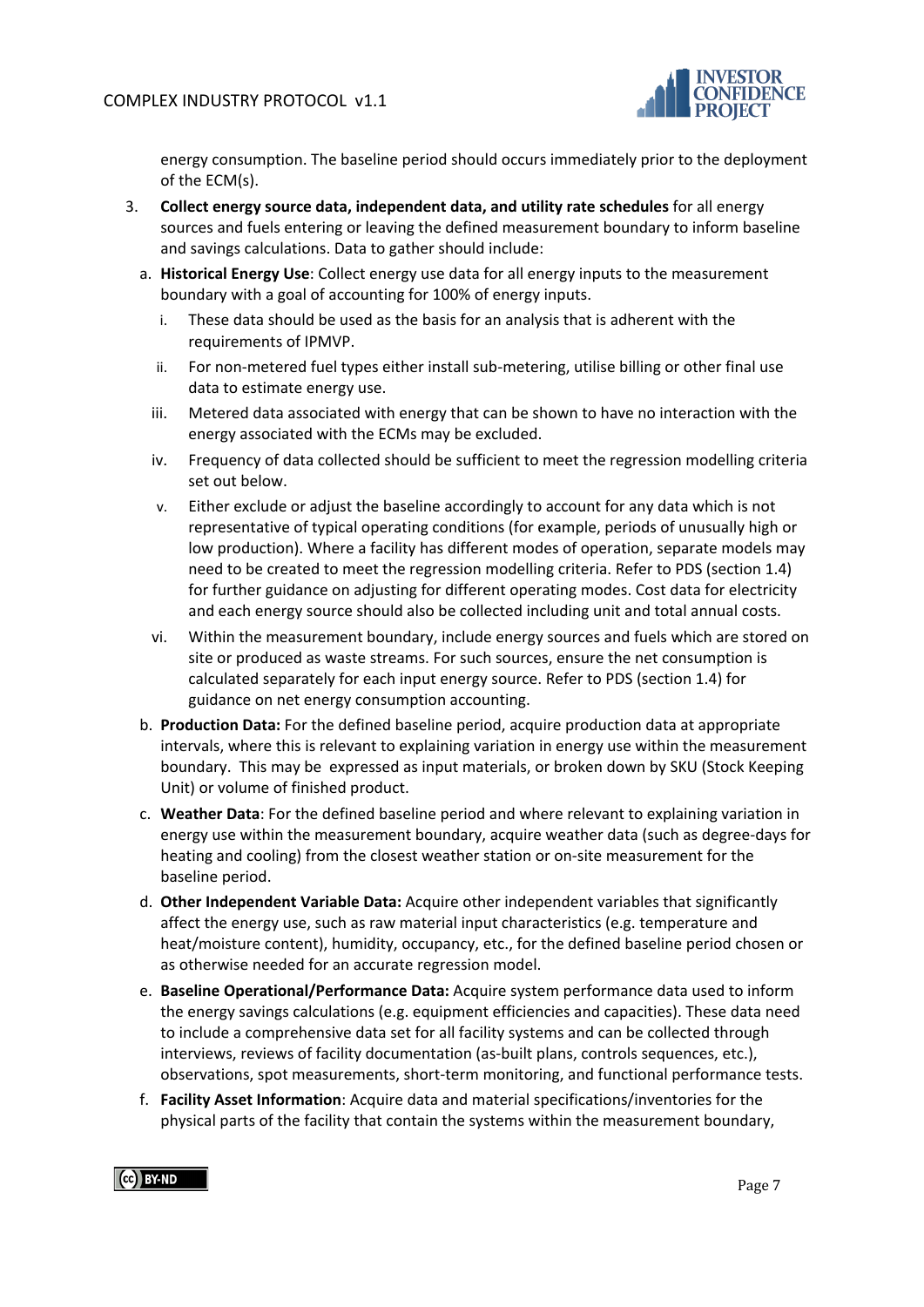

following the requirements set out in *EN 16247-3 Energy audits - Processes* and *ISO 50002 Energy audits - Requirements with guidance for use*. This information will be referenced in any future adjustments to the facility and/or assets that may be made.

- 4. **Develop energy balances** for the systems associated with the proposed ECMs to understand the flow of energy in all streams entering and exiting the measurement boundary. Care should be taken to account for the energy content in **all** streams including, for example, heat contained within a wastewater stream. Use metered data or, where such data does not exist, use engineering calculations to model estimated consumption as set out in *EN 16212:2012 Energy Efficiency and Savings Calculation, Top-down and Bottom-up Methods (section 6)*.
- 5. **Calendarise the independent variable data** to the same time interval that aligns with the defined baseline period. Refer to PDS (section 1.4) for guidance on partial month billing data calendarisation.
- 6. **Establish the energy-use characteristics of the equipment or system which are within the measurement boundary**, broken down into load and hours-of-use components. Sources of information should include equipment inventories and operating performance, and should be consistent with calculated energy end-use consumption.
- 7. **Develop the baseline energy consumption model.** Where regression modelling is required, use the methodology described in *ISO 50006:2014 Energy Management Systems – Measuring Energy Performance Using Energy Baselines and Energy Performance Indicators (Annex D)*.
- 8. **For regression models, perform model sufficiency test** to an accuracy of achieving an appropriate goodness of fit of energy data variability to independent variables according to *IPMVP's Statistics and Uncertainty for IPMVP 2014*. Achieving a high R <sup>2</sup> value in industrial applications may be challenging and, in some cases, regression modelling may not be appropriate. In any case, assessment of  $R^2$  values should only be used an initial check. Any candidate model should be evaluated on the basis of the predicted savings, which must be greater than twice the standard error of the baseline value, as set out in IPMVP - see *IPMVP: Statistics and Uncertainty for IPMVP, 2014 (section 1).* In the event that this criteria is not met, consider alternative approaches including more precise measurement equipment, more independent variables in the mathematical mode, larger sample sizes, or an IPMVP Option that is less affected by unknown variables.
- 9. **Establish peak demand and pricing** (where peak demand pricing is in effect), based upon hourly data as a minimum. Where hourly data are not available, explain why, and describe any potential impacts this may have on the baseline and savings calculations as well as how these issues will be addressed.
- 10. **Chart average daily demand** (where demand charges or time-of-use pricing is in effect) in 15-minute intervals (maximum available frequency if 15-minute is not available) with time on the x axis and kW on the y axis for typical weekday and weekend days in the spring, autumn, winter, and summer.

## <span id="page-7-0"></span>**1.2 DOCUMENTATION**

- Full energy data as a computer-readable file, including:
	- Raw meter readings should include from-date and to-date, energy-unit value, energy use charges, demand quantities and demand charges. The duration of the energy data should match the defined baseline period, and be consolidated to a set of consistent periods (e.g.

(cc) BY-ND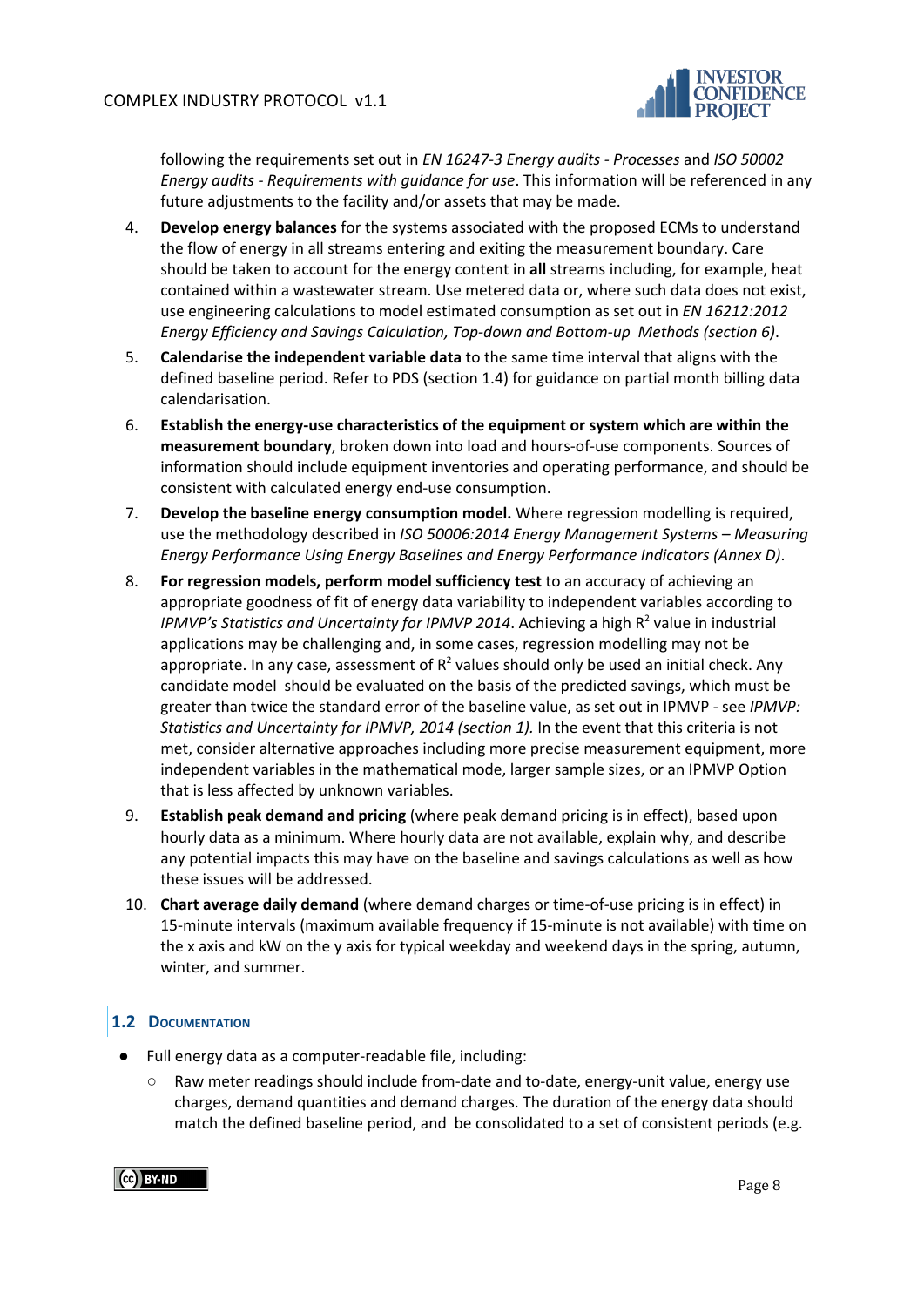

monthly / weekly) common for all energy sources. Data may also include bulk-delivered fuel information, including units delivered and associated costs. Local currency should be used.

- The dataset must cover all forms of purchased energy and energy produced on-site that are part of the baseline. Where applicable, this will include aggregated data for any third-party operated portions of the facility, or an approximation of energy use by the third-party, descriptions of the metering and sub-metering of energy in the facility, and an explanation of how energy costs are recharged.
- Provide a brief description of how periods are consolidated to the integer years/months periods applied. Dates of meter reading periods will vary from one energy source to another.
- The start and end dates of the baseline period and why that period was chosen. Provide a brief description on how the baseline period has been selected, and how the independent variable(s) relate to the energy-use cycle.
- A summary of the facility's activities and energy uses, including a description of the processes undertaken within the facility. Refer to guidance in the Project Development Specification.
- All data used in the regression analysis, such as production data and weather data, corresponding to the baseline period.
- All analysis carried out on the baseline data including:
	- Energy balances for the facility and the systems within the measurement boundary
	- Regression analysis, including outcomes of the model sufficiency and statistical validity tests
- As appropriate for recommended upgrades, include facility drawings, equipment inventories, system and material specifications, field survey results and/or CAD take-offs, observations, short-term monitored data, spot measurements, and functional performance test results.
- Utility rate structure as published by the utility and the commodity provider (if the two are separate) including a breakdown of distribution costs, commodity costs, demand charges, taxes, and time-of-day variability for each of these elements.
- Copies of at least one bill, or equivalent data, preferably in a machine-readable format for all energy sources consumed, including the description of the tariff structure and any fixed charges.
- List of project-specific routine adjustment factors to be included in the M&V Plan.

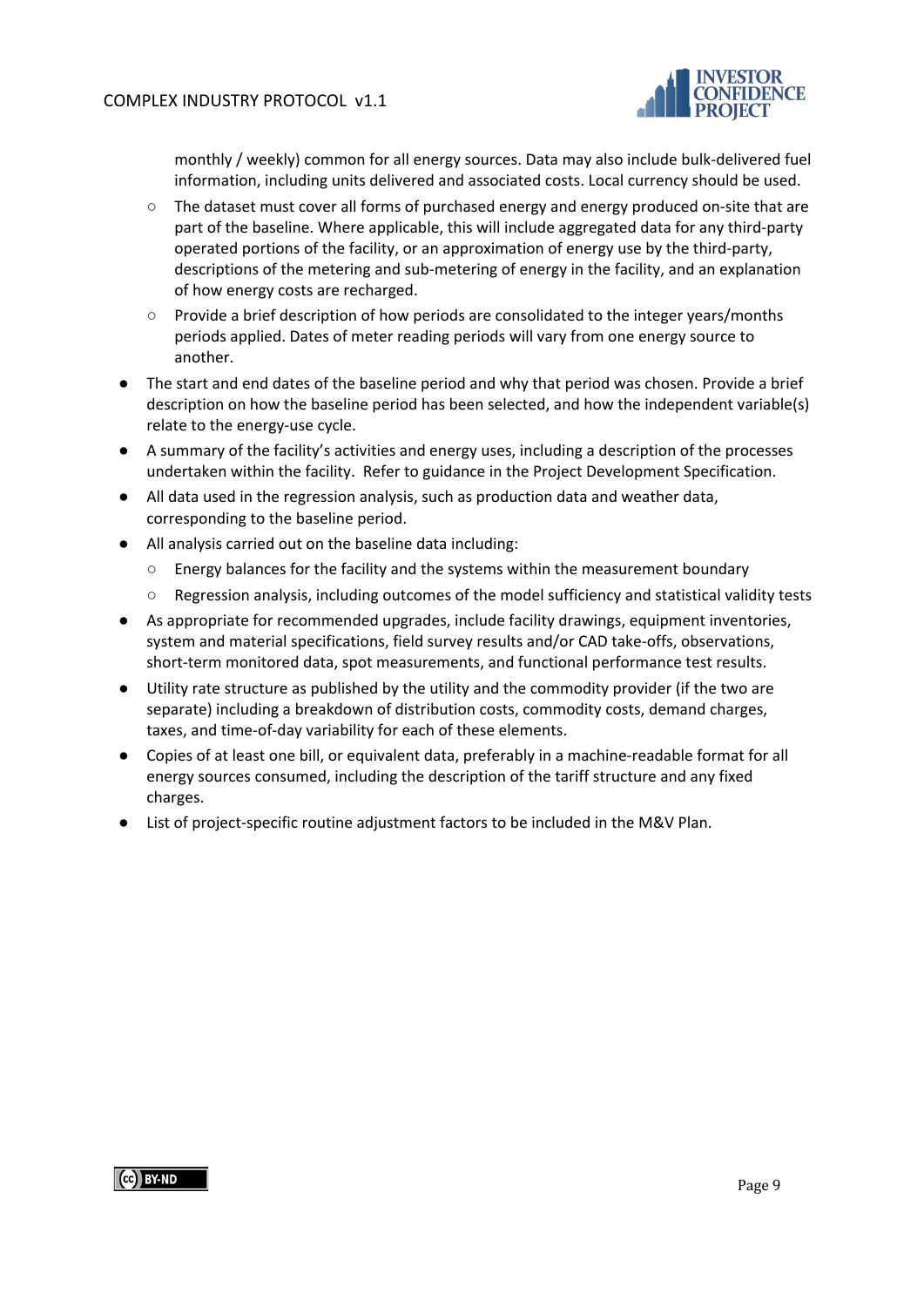

# <span id="page-9-0"></span>**2.0 SAVINGS CALCULATIONS**

Calculations of estimated savings for projects using this protocol must be based on transparent calculation methods or tools. Energy efficiency projects in industrial facilities may take many forms, with different approaches taken to calculate energy savings. However, all savings calculations must be based on sound engineering methods, and be consistent with the following core IPMVP principles: best practice, accuracy, completeness, conservativeness and transparency.

The results of the savings calculation process should also be calibrated to estimated or known energy end-use consumption. Energy savings calculations must be developed using open source tools. However, supporting calculations may require the use of proprietary tools. Where these are used, the documentation must include history of previous use, detailed description of the calculation methodologies and assumptions used by the tool, as well as papers, studies or documentation demonstrating the technical rigour of the tool and methodologies employed.

In addition to the development of ECM savings calculations, other elements necessary to prepare an investment package must be documented here. This will necessitate detailed design work and coordination, and would usually include the design development of plant, pipework and ancillaries and civil and other supportive works to allow fixed prices to be generated.

Once the savings calculation process is complete, if there has been a substantial change to the magnitude of the expected energy saving compared to initial estimates, it may be necessary to revisit the baseline during the certification period (section 1.0). For example, if the expected saving is smaller than originally anticipated, the proposed baseline may not longer adhere to the statistical validity principle explained in section 1.1 (and EVO 10100 – 1:2014, *Statistics and Uncertainty for IPMVP*, section 1.2). This may necessitate the selection of a different measurement boundary, collection of more data on independent variables, or selection of an alternative IPMVP Option.

## <span id="page-9-1"></span>**2.1 PROCEDURES**

- 1. **Develop initial savings estimates** by comparing the current facility or system to industry best practice, or by using benchmarking data, input from system operators or empirical observations from existing projects.
- 2. **Establish preliminary cost estimates** for each ECM under consideration. Initial quotes may be obtained from the contractor(s). Alternatively, cost estimates may be based on the engineer's experience with previous projects, detailed conceptual estimates, nationally recognised sources of cost estimating data, general contractor quotes or other sources.
- 3. **Ascertain the preferred financial analysis metrics** and criteria of the investor (or owner) in order to evaluate ECMs. Metrics may include simple payback period (SPB), return on investment (ROI), internal rate of return (IRR), net present value (NPV), cash-flow analysis, and/or savings-to-investment ratio (SIR). While energy savings (avoided utility costs) may be the primary source of financial returns from the project, ensure that other non-energy sources of cost savings or losses are integrated into the investment package, where these can be feasibly and unequivocally translated into monthly cash flows, and documented accordingly. Examples may include demand management or grid services, avoided equipment downtime, increased export of energy generated on site, improved workforce productivity or improved product

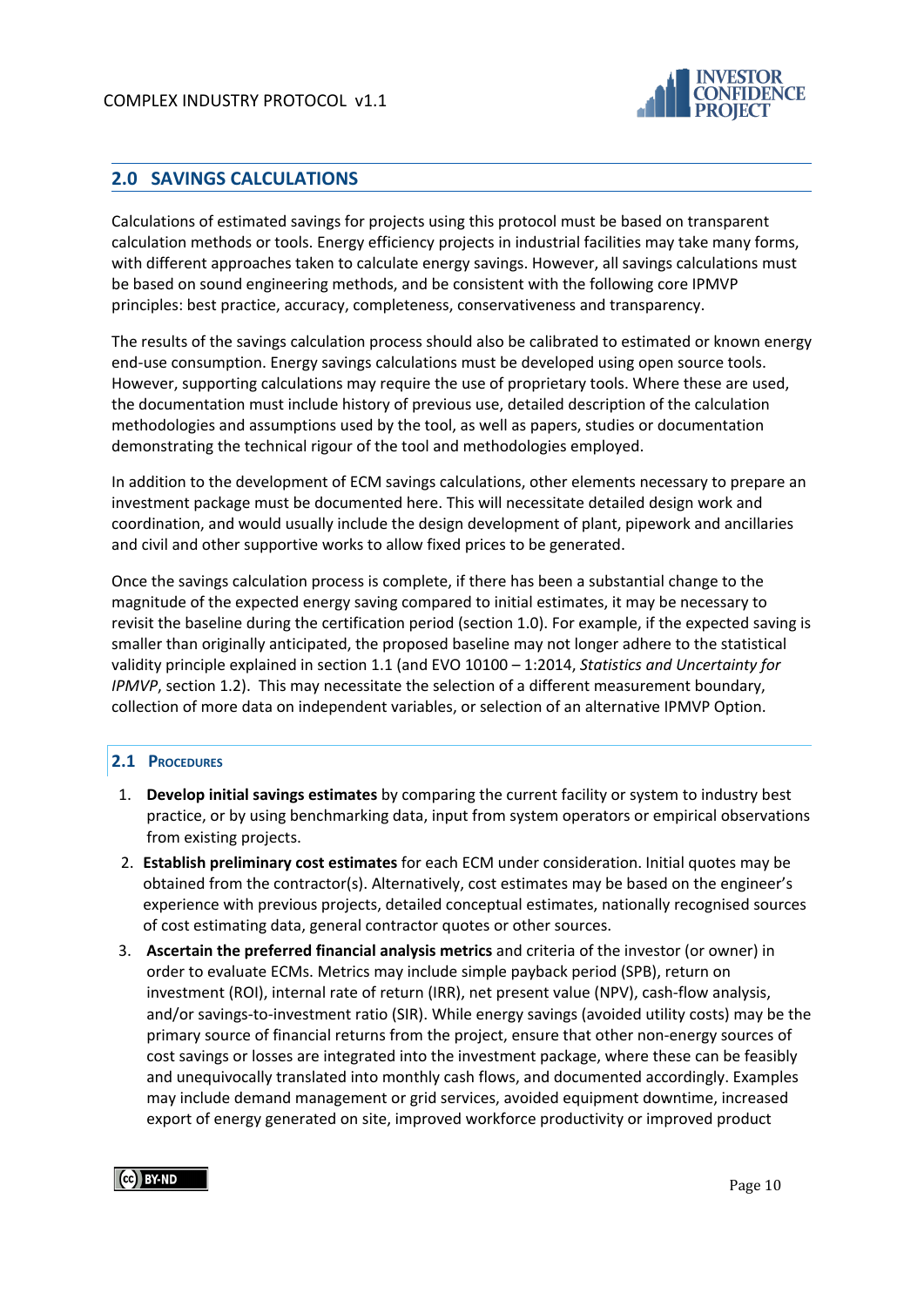

quality. Where required by the investor, carry out sensitivity analysis to assess the impact of variations in critical variables (e.g. production) on the predicted savings.

- 4. **Develop a set of recommended ECMs** and select ECMs that are likely to achieve the investment criteria. Under a best practice approach, this will be based on the results of the energy audit, as well as on the experience of the engineers involved, facility owner preferences, observed condition and operation of existing systems, preliminary calculations, and contractor recommendations. Where an energy audit is being carried out, and if national requirements exist for individuals or organisations conducting energy audits, then these requirements must be met (see *Qualifications and Certifications List)*.
- 5. **Develop detailed energy savings calculations**:
	- a. **Choose an individual to perform energy savings calculations with one of the following:**
		- i. Nationally/Internationally recognised energy savings calculation certification (see *Qualifications and Certifications List)*, **or**
		- ii. At least three years' experience in an industrial environment, documented in the form of a CV outlining relevant project experience.
	- b. **Where projects include bespoke, process-specific ECMs**, the project developer must either have experience themselves in a similar process and/or technology, or they must work with an experienced specialist. This experience should be documented in the form of a CV outlining relevant project experience.
	- c. **Use open-book methods** such as spreadsheets, or commercially available or in-house methods.
	- d. **Prepare input values** using on-site observations, measured data, and input from equipment suppliers, on-site engineering teams and any other relevant specialists.
	- Prepare calculations in a readily readable and usable form based on facility documentation including plans, equipment schedules, field confirmations, observations and tests.
	- Hourly energy consumption data should be used as the basis for calculations, unless it can be demonstrated that this is not required. Where hourly data is not available, the maximum frequency of data that is available should be used, in conjunction with a suitable calculation approach which compensates for this lower resolution of data.
	- Document calculation processes, formulas, as well as assumptions used and their sources.
	- Where inputs must assign efficiencies, rates, and other values that are not readily measurable, the basis of such assignments must be clearly stated.
	- Identify equipment part-load profiles, operating conditions and associated efficiencies.
	- Confirm operating schedules for shift patterns, seasonal variations, zone variations, overtime use, cleaning and maintenance schedules and practices.
	- Disclose and describe inputs/outputs (identify and document defaults versus assumptions) including those from any companion tools (e.g. load calculators, field testing) used to create inputs for the savings calculations.
	- Refer to IPMVP guidance and *EN 16212:2012 Energy Efficiency and Savings Calculation, Top-down and Bottom-up Methods (section 6)* for detailed guidelines for calculation methods and best practices.

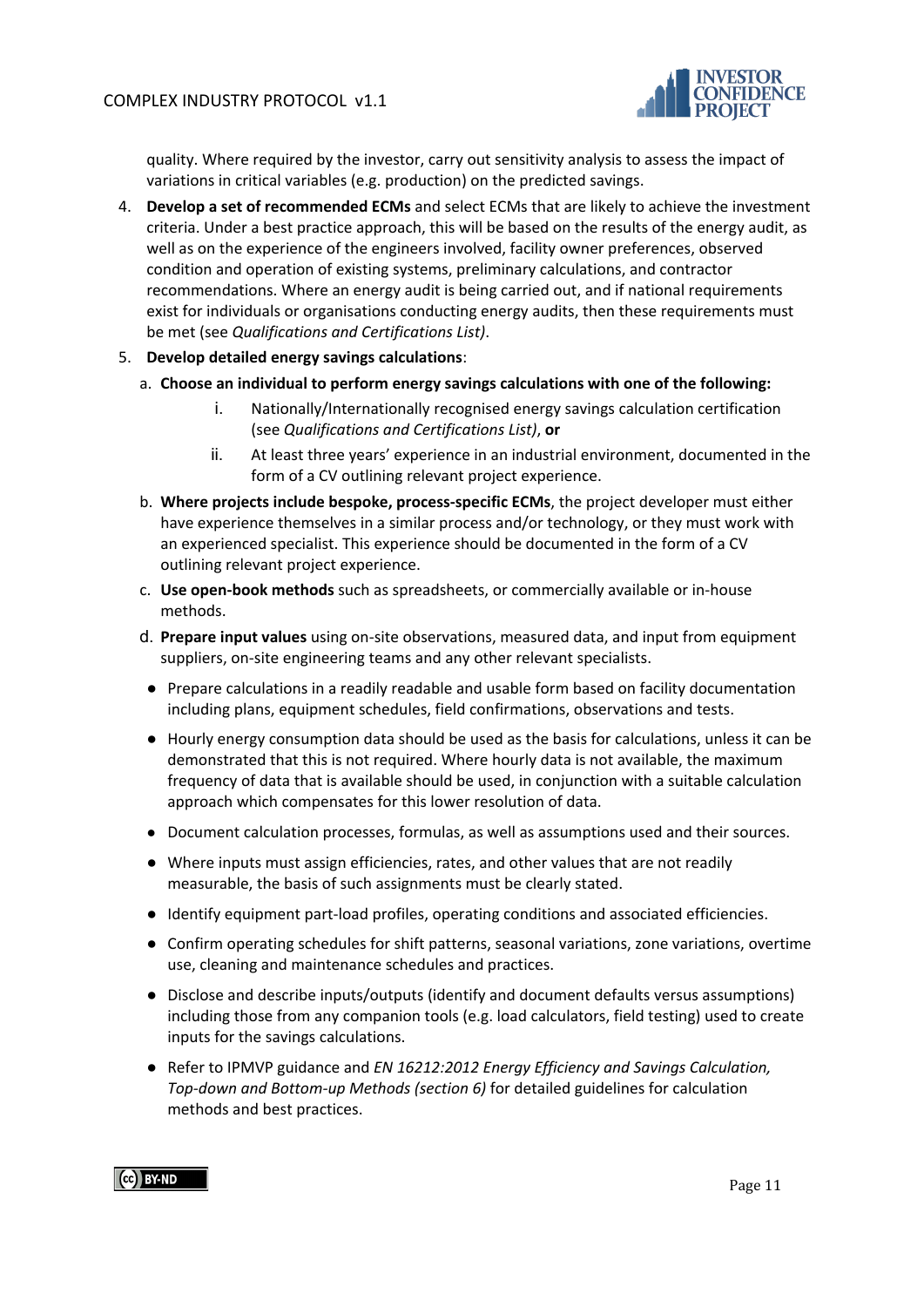

- Where third-party proprietary calculation tools are used for supporting calculations, sufficient documentation must be included to validate unbiased assessment of energy savings estimates. The documentation should allow a Quality Assurance Assessor of reasonable skill and relevant experience to trace the projected saving back to the physics of the underlying system.
- Screening tools are an acceptable method for preliminary consideration of measure applicability, but must not be used as a substitute for detailed calculation methods.
- e. **For each ECM, calculate the individual energy savings performance and cost effectiveness.** Clearly document the calculation methodology, formulas, inputs, assumptions and their sources**.**
- f. **Account for interactive effects** associated with the ECMs, as well as interactions between measures, where required. If their magnitude is significant compared to the ECM energy savings, interactive effects should be estimated and the associated energy savings adjusted accordingly, and consideration should be given to expanding the measurement boundary to include them.
- 6. **Provide a statement of the energy prices** used to establish the monetary value of the savings. This conversion from energy savings to cost savings must be based on the appropriate local utility rate schedule in effect at the time or, if the facility is purchasing from an independent vendor, the commodity price and the utility distribution schedule of charges.
- 7. **Evaluate economics of each ECM** and package of ECMs included in the bid package.
- 8. **Obtain a fixed price for implementing each ECM which is based on the necessary detailed design work**. The final documentation package must have pricing based on bids that represent the price for which a contractor has committed to make the improvements. Design work may include an assessment of the impact of the proposed project on the operation of the facility and the environment, and a consideration of any likely interaction between proposed ECMs.
- 9. **Develop final investment package for ECMs** selected to be included in the project scope including operation and maintenance costs. Finalise model-based analysis and recommendations based upon pricing from bids received. The investment package should factor in operation and maintenance costs. Any long-term financial analysis metrics should incorporate available data or reasonable assumptions about the through-life performance of the proposed ECMs, taking account of any potential degradation in performance over time.
- 10. **Prepare a final report summarising ECMs** and compiling all required supporting data. The report must include a summary table with final energy cost savings and pricing for each measure and package of measures.

## <span id="page-11-0"></span>**2.2 DOCUMENTATION**

- Qualifications of the person(s) performing the savings calculations.
- Where required, CV documenting relevant process experience for Project Developer or specialist.
- ECM savings results, including:
	- $\circ$  The submission of workbooks, spreadsheets and other open-source calculation tools used to develop savings estimates is preferred. However, if this is not feasible, then full details of all outputs should be provided, in addition to the items below.

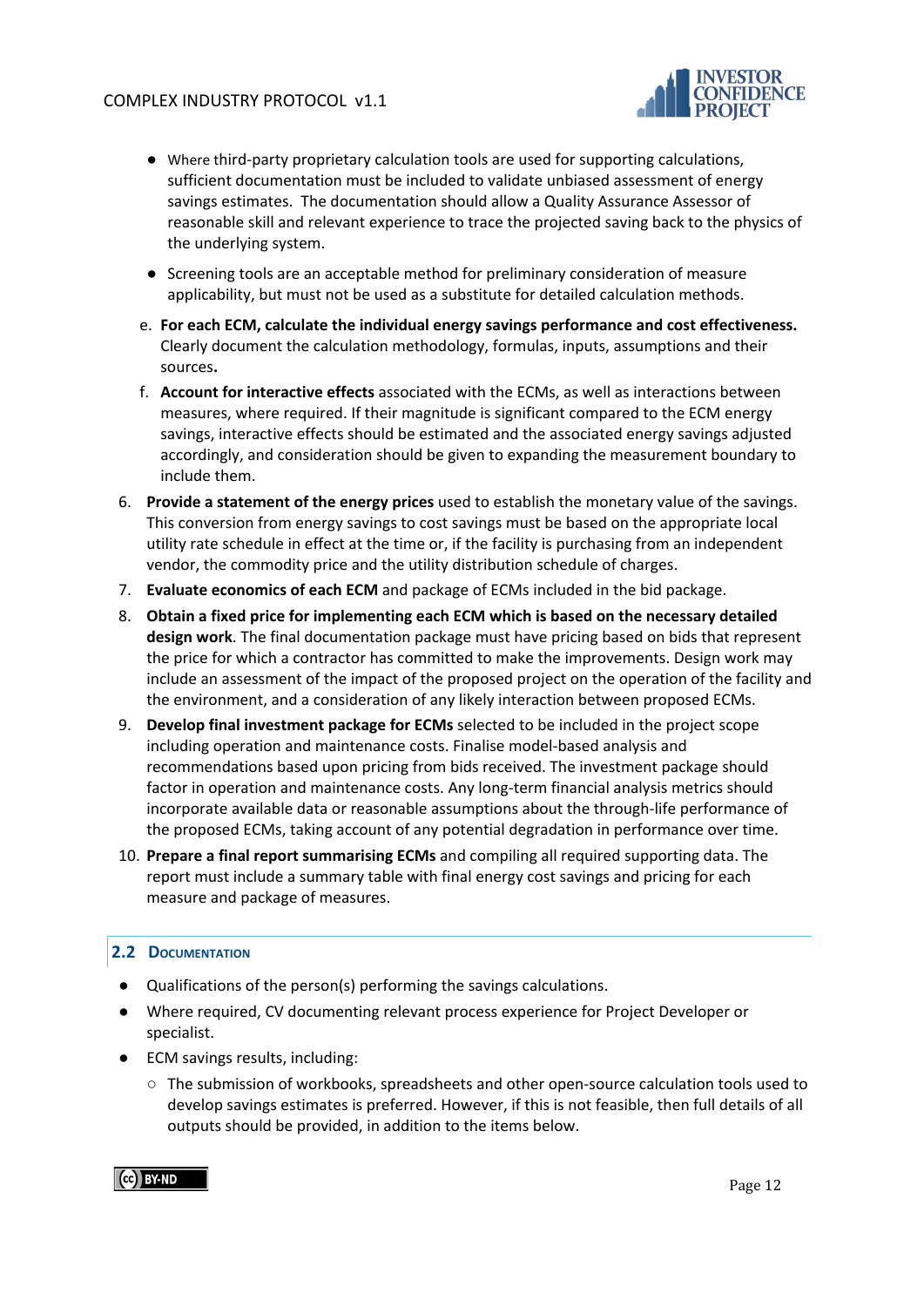

- Disclosure and description of inputs (identify and document defaults versus assumptions), including those from any supporting tools (e.g. load calculators, field testing) used to create inputs for the spreadsheet calculations.
- Calculation process description that, with the necessary input information, would allow a reviewer to reconstruct the calculation including documentation of the formulas used, and assumptions used and their sources.
- Demonstration that the energy savings results have been calibrated to energy balance consumption estimations or measurements.
- Description of each interactive effect and documented estimates of impacts on energy savings where relevant.
- Where relevant, submit evidence that national requirements for individuals or organisations conducting energy audits have been met.
- Where proprietary or third-party software modelling packages are used to support savings calculations:
	- Description of inputs/outputs (identify and document defaults versus assumptions).
	- Proprietary / third party model calculation description that with the necessary input files would allow a reviewer to reconstruct the calculations.
	- Proprietary / third party model input and output files together with information about the software that has been used (including version number).
- Report: Use of an industry-accepted format for reporting of results and for compilation of methods and underlying data is recommended. Refer to *EN 16247-3 Energy audits – Part 3: Processes (section 5.6)*
	- $\circ$  Annual predicted energy savings by fuel type shall be documented in terms of energy units, a percentage of the total volume of each energy source and as cost savings using the correct marginal rate for that energy type.
- Detailed cost breakdown with line-items for each of the major project elements including all plant, pipework and other ancillaries, civil and other preparatory works, operation and maintenance costs.

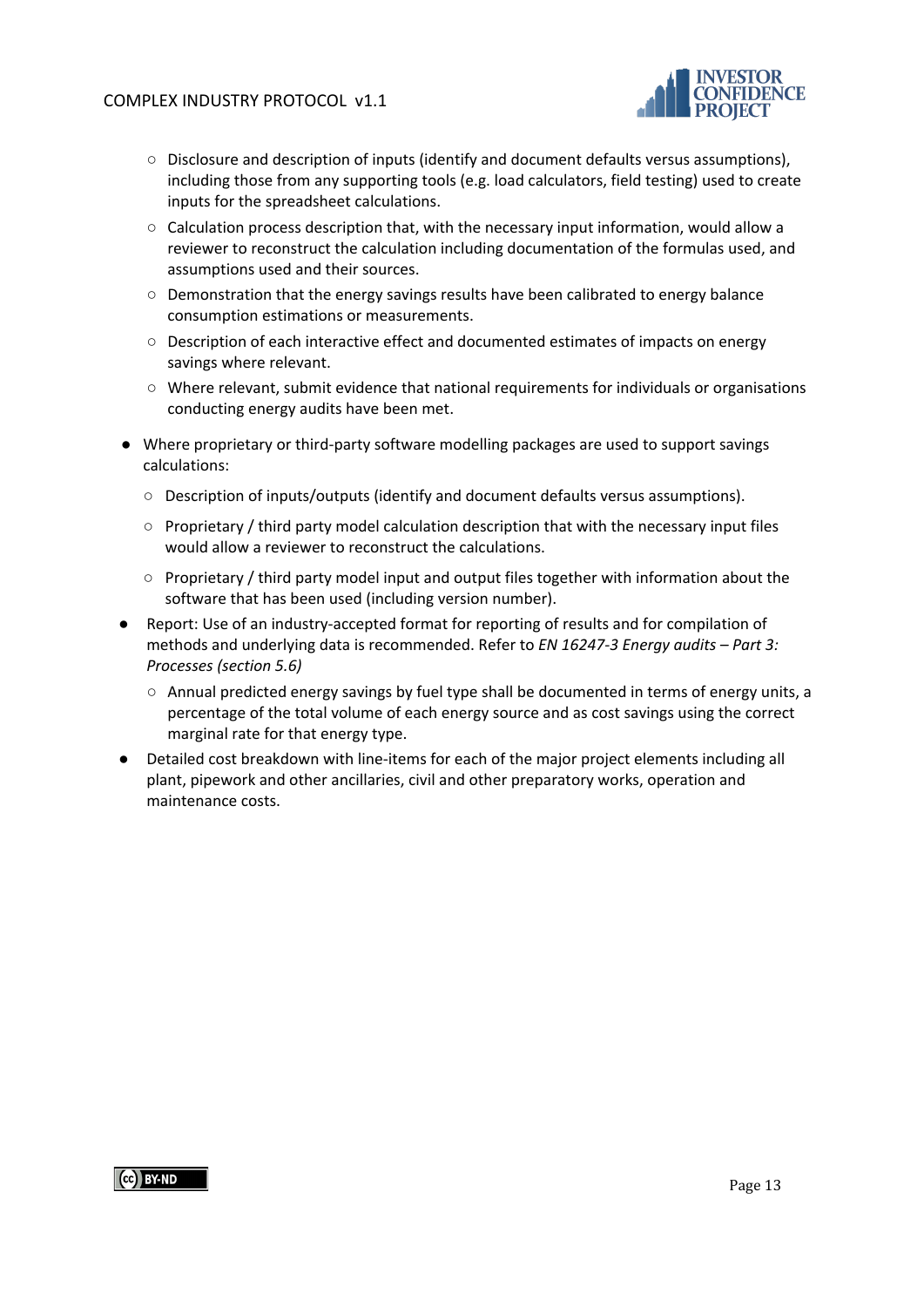

# <span id="page-13-0"></span>**3.0 DESIGN, CONSTRUCTION AND VERIFICATION**

It is important that the teams involved in implementing energy efficiency projects commit to realising the intent of the recommended ECMs accepted by the project owner, as detailed in the investment package. The ICP verification methodology utilises an Operational Performance Verification (OPV) approach to ensure that the individual implemented ECMs were installed correctly and are capable of achieving the predicted energy savings. OPV is a targeted process that focuses specifically on the ECMs involved in the project and differs from traditional Commissioning (Cx) which typically refers to whole facility optimisation.

The OPV process involves various methods based on measure type, complexity, and other factors. OPV processes may include visual inspection, targeted functional performance testing, spot measurements or short term monitoring of the installed systems and control sequences.

The OPV effort may be performed by an independent party or by the project developer as long as a Quality Assurance assessor is providing oversight to these efforts. Procedures performed during the performance period should be specified in the OPV Plan and addressed in the proposal and contract.

#### <span id="page-13-1"></span>**3.1 PROCEDURES**

- 1. **Appoint an Operational Performance Verification Resource**: A specified OPV resource shall be named in the OPV Plan who has one of the following qualifications:
	- a. Nationally/Internationally recognised commissioning certification (see *Qualifications and Certifications List)*, **or**
	- b. Three years or more of commissioning experience in an industrial environment, documented in the form of a CV outlining relevant project experience.
- 2. **Develop an Operational Performance Verification Plan** (pre-construction) that includes:
	- a. Procedures to consult with the project developer; monitor designs, submissions and project changes; and perform a visual inspection of the implemented changes.
	- b. Procedures to verify that the ECMs have been implemented as designed and can be expected to perform as conceived and projected by the energy audit. This will include descriptions of operational performance verification activities to be performed on the installed measures and details regarding documentation of operational performance verification results as part of the facility's permanent documentation following market-standard commissioning guidelines and standards.
	- c. Provisions for the appointment of approved installers of the proposed equipment, where relevant national certification schemes exist (see *Qualifications and Certifications List)*.
	- d. Provisions for the development and implementation of a training plan for operators to be conducted at the conclusion of the OPV effort that will train them in the correct operation of all new systems and equipment including how to meet energy performance targets.
	- e. Provisions for the development and implementation of a Systems Manual (or update existing Systems Manual) at the conclusion of the OPV effort to document the modified systems and equipment and the process and responsibilities for addressing any future operational issues, to be prepared following guidance set out i[n](http://www.techstreet.com/products/1852923?product_id=1852923&sid=goog&gclid=CNzIydS08bYCFaaDQgodij0AvA) *EN 13460:2009 Maintenance – Documents for maintenance.*

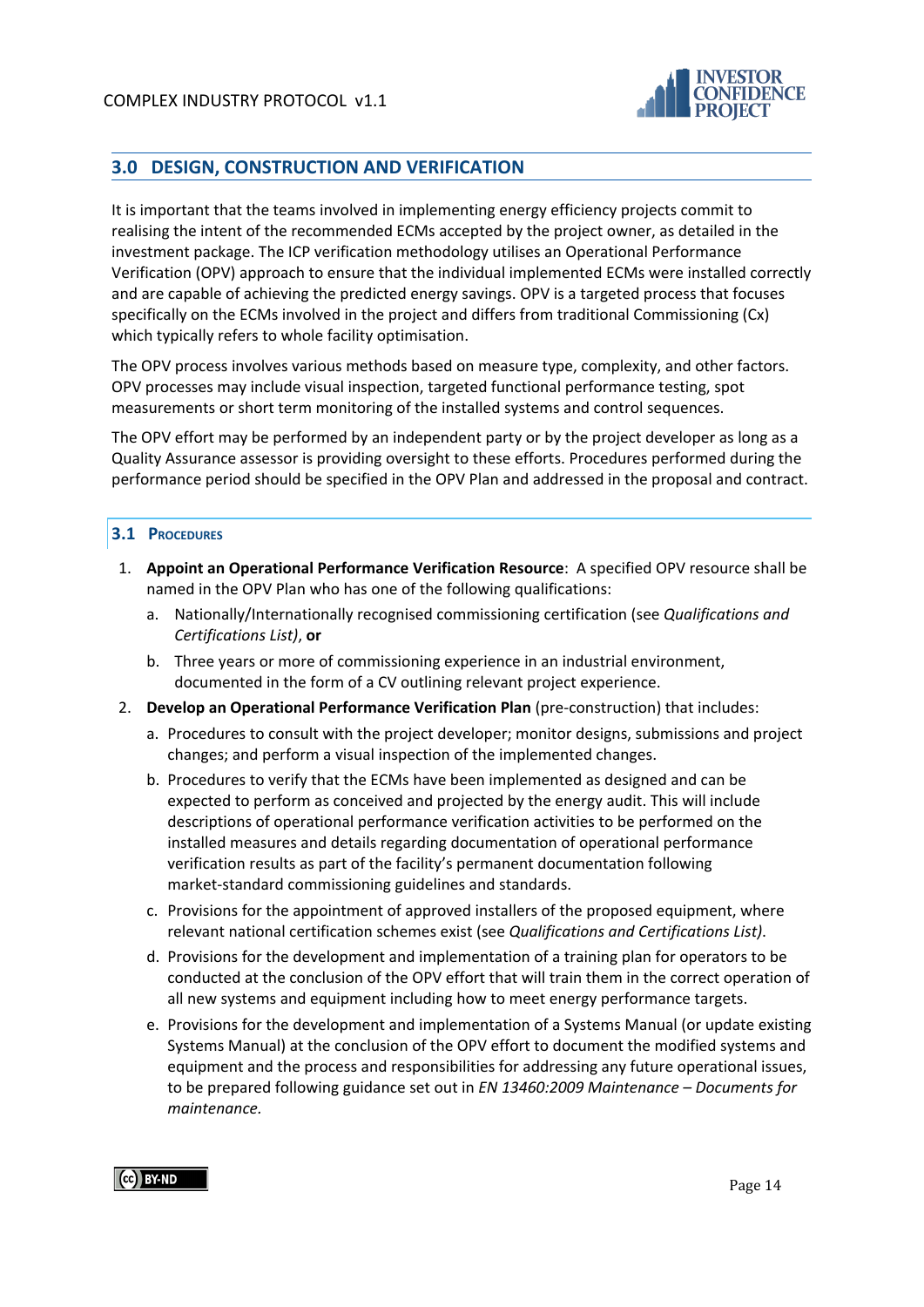

- f. Description of the process to develop target energy budgets and/or other key performance indicators for the modified facility both as a whole, where appropriate, and also down to the level of individual systems and major equipment where required.
- g. Description of the OPV report to be developed at the conclusion of the OPV effort that will detail activities completed as part of the OPV process and include significant findings from those activities.

#### <span id="page-14-0"></span>**3.2 DOCUMENTATION**

- Qualifications of the Operational Performance Verification Resource.
- Operational Performance Verification Plan.

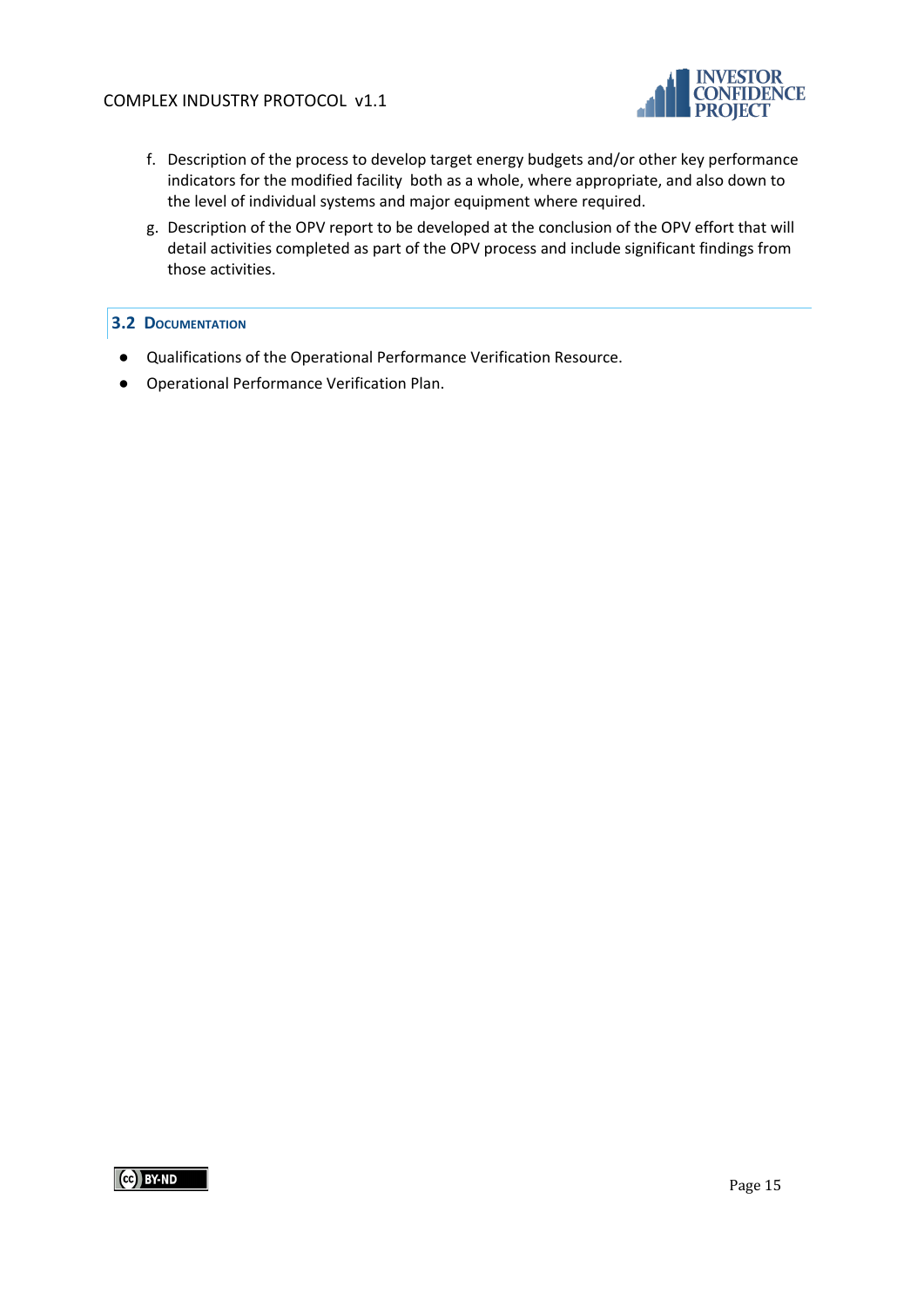

# <span id="page-15-0"></span>**4.0 OPERATIONS, MAINTENANCE, AND MONITORING**

Operations, Maintenance, and Monitoring (OM&M) is the practice of systematic monitoring of energy system performance and implementing corrective actions to ensure "in specification" energy performance of ECMs over time. Good OM&M processes involve a proactive strategy for maintaining production continuity while optimising energy performance. Procedures to be performed during the performance period should be specified in the OM&M Plan and addressed in the proposal and contract.

#### <span id="page-15-1"></span>**4.1 PROCEDURES**

- 1. **Select and document ongoing management regime** including either periodic inspection, Supervisory Control and Data Acquisition (SCADA) and/or automatic Monitoring and Targeting (aM&T) reporting, software-based monitoring and fault detection, periodic recommissioning, or a combination of these approaches. Note that the use of a specific energy ratio (SER) for ongoing monitoring is not in itself sufficient, as this simple ratio provides no information on the underlying reasons for any observed change in performance. As such, an SER may be used as a high-level indicator only, when accompanied by one or more of the above methods.
- 2. **Develop an Operations, Maintenance and Monitoring Plan** (pre-construction) that includes:
	- a. A description of the OM&M management regime to be selected. If a monitoring-based approach to OM&M is to be utilised, identify and document the number of points, interval and duration to be monitored by the selected monitoring system.
	- b. Performance indicators at the component and/or system level that specify the acceptable performance bands outside of which corrective communication/response will be taken. These must be measurable and should be consistent with achieving close to desired facility/system level energy performance as defined in the Operator's Manual.
	- c. Defined roles and responsibilities of the OM&M staff and plans for issue resolution and preventative (or predictive) maintenance.
		- Develop an organisational chart establishing contact information for all personnel involved in ongoing commissioning process and clear internal responsibility for the monitoring and response activities.
		- The technical qualifications needed to operate and maintain the upgraded equipment should be made clear in the OM&M documentation.
	- d. Provisions for the development and implementation of a training plan that will be conducted for facility staff and service providers on new/modified equipment, management and monitoring software, and reporting regime. This training is to be conducted at the conclusion of the OPV effort and can be combined with the training described in the OPV section. Refer to *EN 15331:2011 Criteria for design, management and control of maintenance services for buildings* for guidance.
	- e. Description of the process to develop performance verification criteria based on the OM&M regime(s) selected. This process should (when applicable):
		- Identify points, interval and duration to be monitored by the selected monitoring approach.
		- Chart the data points to be monitored and their relationship to the performance of the

CC BY-ND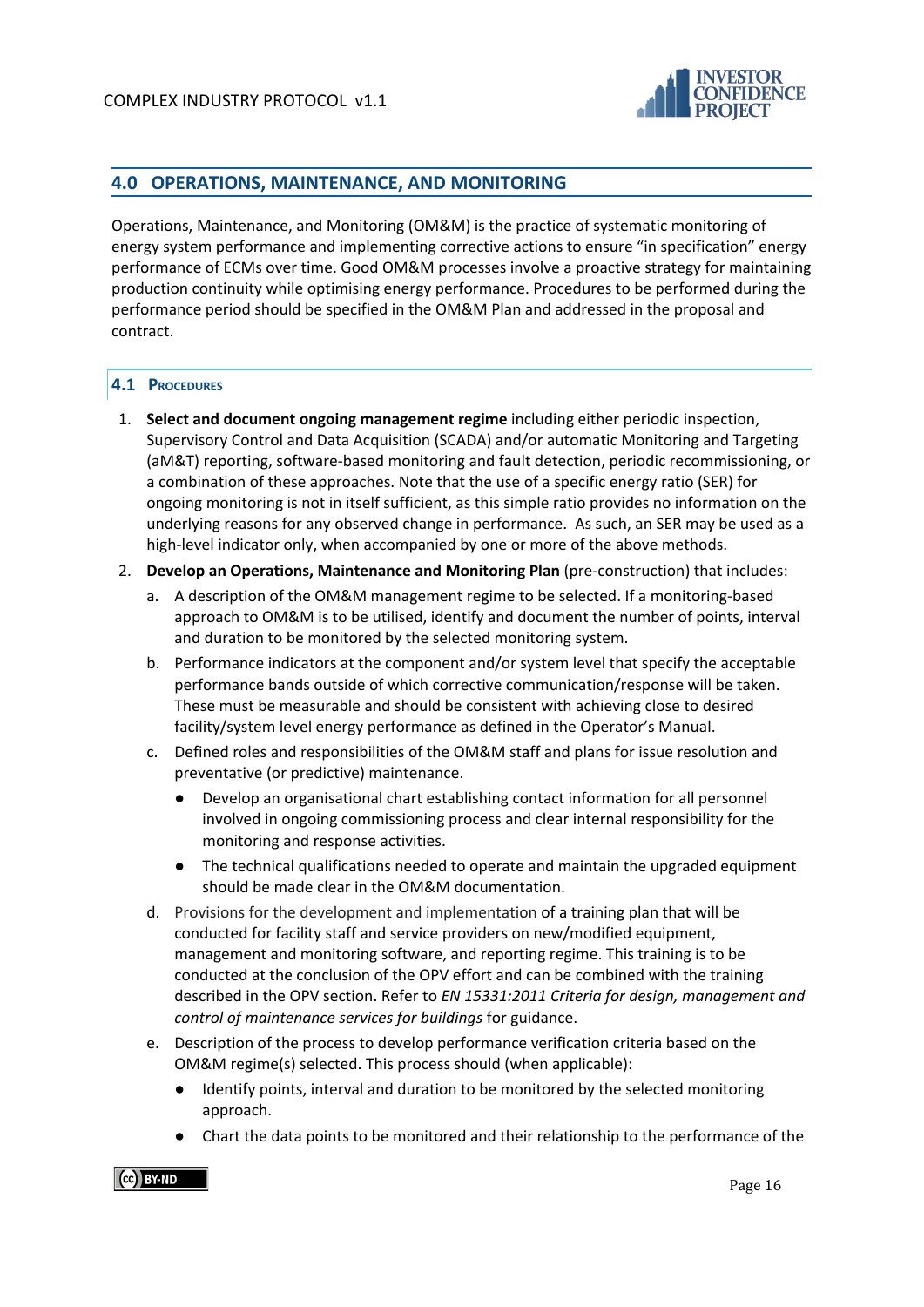

new installations and modified equipment/systems.

- Install and test fault detection functions for system malfunctions or substantial deviations.
- Compare actual performance with savings projections for the same period given adjustment factors on a periodic basis.
- Specify the process to create and collate periodic performance reports covering all specified points. Reports are to include all observed deviations from projected operation, an analysis of their cause, and any recommended/executed corrective actions.
- f. Commitment to the development of an Operator's Manual (or updating of existing Operator's Manual) targeting the new systems and their operation, including assignment of responsibilities for communication of performance issues and implementation of corrective action.
- g. Provisions for the development and execution of instructions to notify facility staff of the project's implemented energy reduction improvements and descriptions of any associated best practices or recommended behaviour modifications.

## <span id="page-16-0"></span>**4.2 DOCUMENTATION**

● Operations, Maintenance and Monitoring Plan.

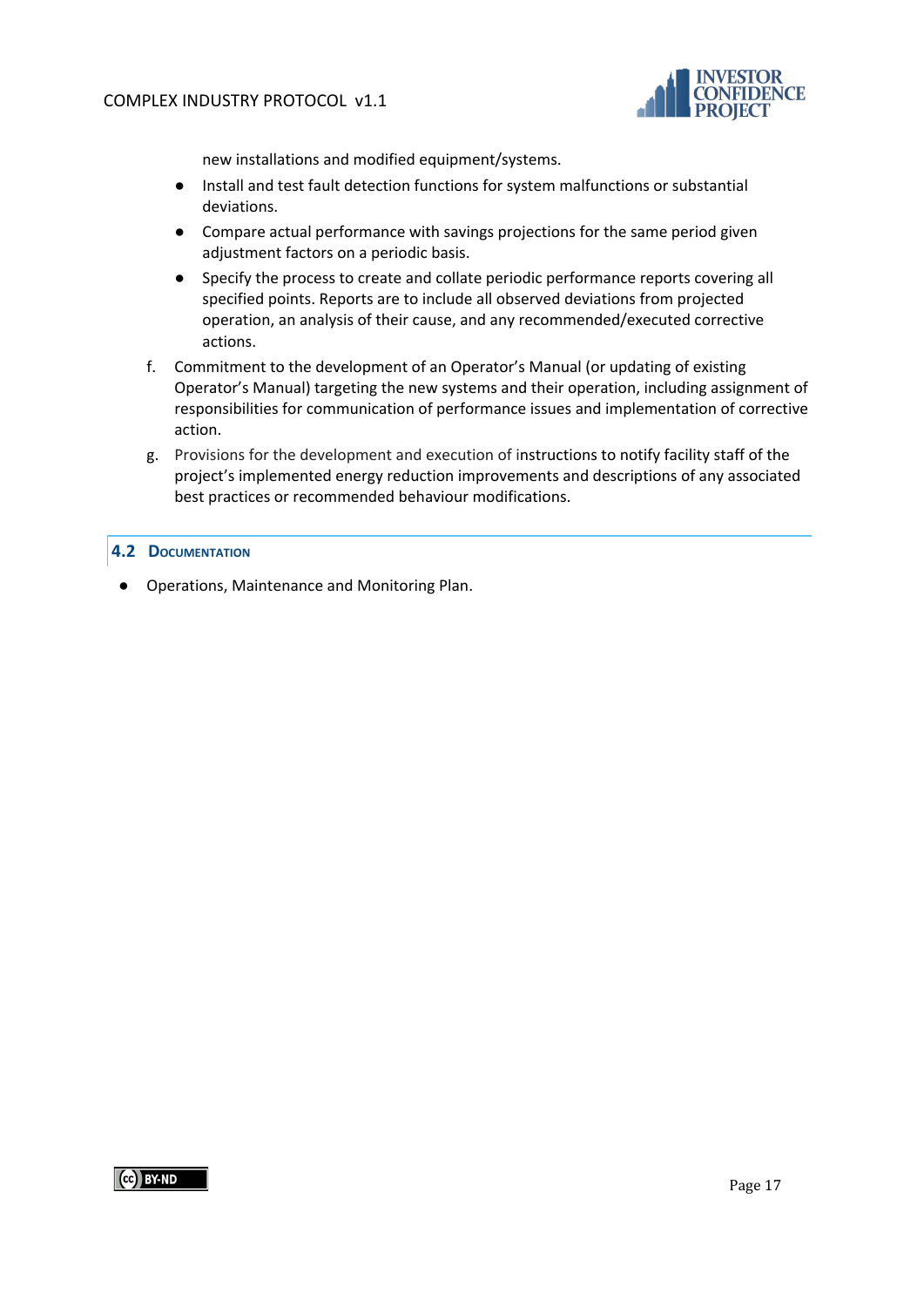

# <span id="page-17-0"></span>**5.0 MEASUREMENT AND VERIFICATION**

Measurement and Verification (M&V) activities verify actual versus predicted performance and are crucial to understanding the efficacy of energy efficiency measures and projects. Prior to investment decision-making (e.g. as part of contract development and investment due diligence), an IPMVP-adherent M&V Plan for an energy efficiency improvement project must be developed and specified to ensure that reliable accounting methods for energy savings are in place.

The M&V procedures for this protocol are consistent with the methods outlined in *IPMVP Core Concepts-2016* Option B (Retrofit Isolation: All Parameter Measurement) and/or Option C (Whole Facility). Alternatively, projects may also follow an M&V approach which is compliant with *ISO 17741: 2016 General technical rules for measurement, calculation and verification of energy savings of projects.*

The pre-retrofit baseline of the energy using system(s) within the measurement boundary defined in the Baselining section of this protocol is used as the starting point for M&V calculations. The approach requires the following adjustments to baseline energy use:

- 1. **Routine adjustments**: Account for expected changes in energy use.
- 2. **Non-routine adjustments**: Account for unexpected changes in energy use due to factors other than the installed ECMs.

This adjusted baseline represents what the baseline energy use would have been if the project ECMs had never been installed, under the same set of post-retrofit conditions. Realised savings are then determined by comparing this adjusted pre-retrofit baseline energy use model with the actual post-installation energy use of the system(s) within the measurement boundary. The energy savings are verified through comparison of the pre- and post-retrofit energy performance of the system(s).

Selection of an IPMVP Option should take place as part of the Baselining stage and further details can be found in section 1.0 of this protocol. Option selection will depend on the magnitude of the expected energy savings relative to the variability of the baseline energy data, and the practicalities associated with collecting data on independent variables that explain variation in energy use within the measurement boundary. Refer to IPMVP documentation for guidance on selecting the most appropriate Option for an ECM.

The M&V effort may be performed by an independent party or by the project developer as long as a Quality Assurance assessor is providing oversight to these efforts.

## <span id="page-17-1"></span>**5.1 PROCEDURES**

The M&V efforts must fully comply with applicable sections of *IPMVP Core Concepts-2016* Option B or C.

- 1. **Appoint an M&V Professional** during the certification period who meets one of the following sets of requirements:
	- Association of Energy Engineers (AEE) Certified Measurement & Verification Professional (CMVP) certification, **or**
	- At least three years of demonstrated M&V experience documented in the form of a CV